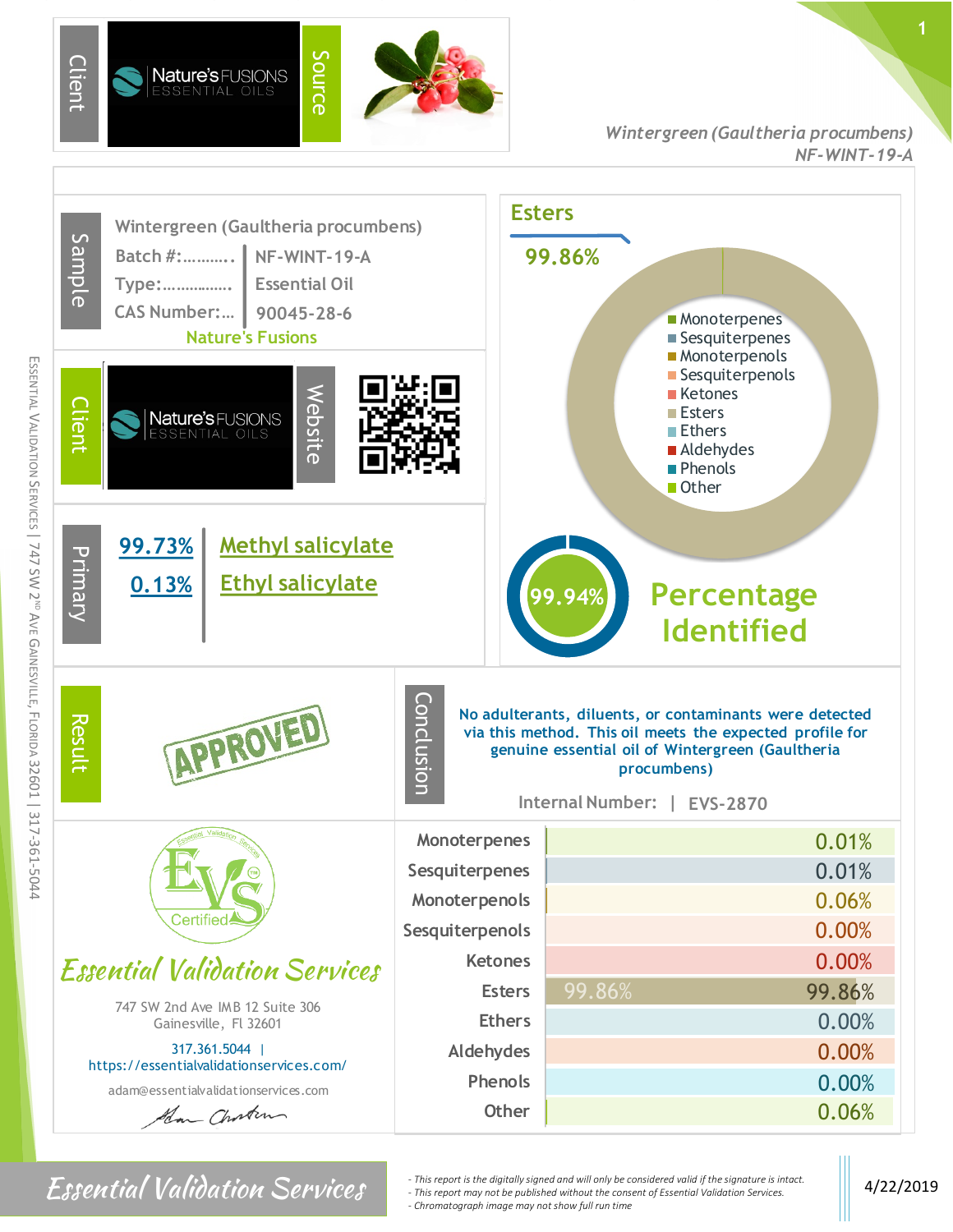

*Wintergreen (Gaultheria procumbens) NF-WINT-19-A*

| <b>Total Percentage</b> |           | 99.94% |                      |                |                        |
|-------------------------|-----------|--------|----------------------|----------------|------------------------|
| Number                  | <b>RT</b> | Area % | <b>Compound Name</b> | R <sub>l</sub> | <b>Chemical Family</b> |
| $\mathbf{1}$            | 16.84     | 0.01%  | Limonene             | 1029.50        | Monoterpene            |
| $\mathbf{2}$            | 19.74     | 0.05%  | Linalool             |                | 1099.00 Monoterpenol   |
| $\overline{3}$          | 22.66     | 0.01%  | Terpinen-4-ol        |                | 1180.57 Monoterpenol   |
| $\overline{\mathbf{4}}$ | 23.78     | 99.73% | Methyl salicylate    | 1192.29        | Phenolic Ester         |
| 5                       | 26.21     | 0.13%  | Ethyl salicylate     |                | 1278.00 Phenolic Ester |
| 6                       | 31.38     | 0.01%  | beta-Caryophyllene   |                | 1427.14 Sesquiterpene  |
|                         |           |        |                      |                |                        |
|                         |           |        |                      |                |                        |
|                         |           |        |                      |                |                        |
|                         |           |        |                      |                |                        |
|                         |           |        |                      |                |                        |
|                         |           |        |                      |                |                        |
|                         |           |        |                      |                |                        |
|                         |           |        |                      |                |                        |
|                         |           |        |                      |                |                        |
|                         |           |        |                      |                |                        |
|                         |           |        |                      |                |                        |
|                         |           |        |                      |                |                        |
|                         |           |        |                      |                |                        |
|                         |           |        |                      |                |                        |
|                         |           |        |                      |                |                        |
|                         |           |        |                      |                |                        |
|                         |           |        |                      |                |                        |
|                         |           |        |                      |                |                        |
|                         |           |        |                      |                |                        |
|                         |           |        |                      |                |                        |
|                         |           |        |                      |                |                        |
|                         |           |        |                      |                |                        |
|                         |           |        |                      |                |                        |
|                         |           |        |                      |                |                        |
|                         |           |        |                      |                |                        |
|                         |           |        |                      |                |                        |
|                         |           |        |                      |                |                        |
|                         |           |        |                      |                |                        |
|                         |           |        |                      |                |                        |

ESSENTIAL

VALIDATION SERVICES |

*Finis report is the digitally signed and will only be considered valid if the signature is intact.*<br> *Allightantics, Allignation Services* 4/22/2019<br> *Changebour frage way not be published without the consent of Essential - This report may not be published without the consent of Essential Validation Services. - Chromatograph image may not show full run time*

**2**